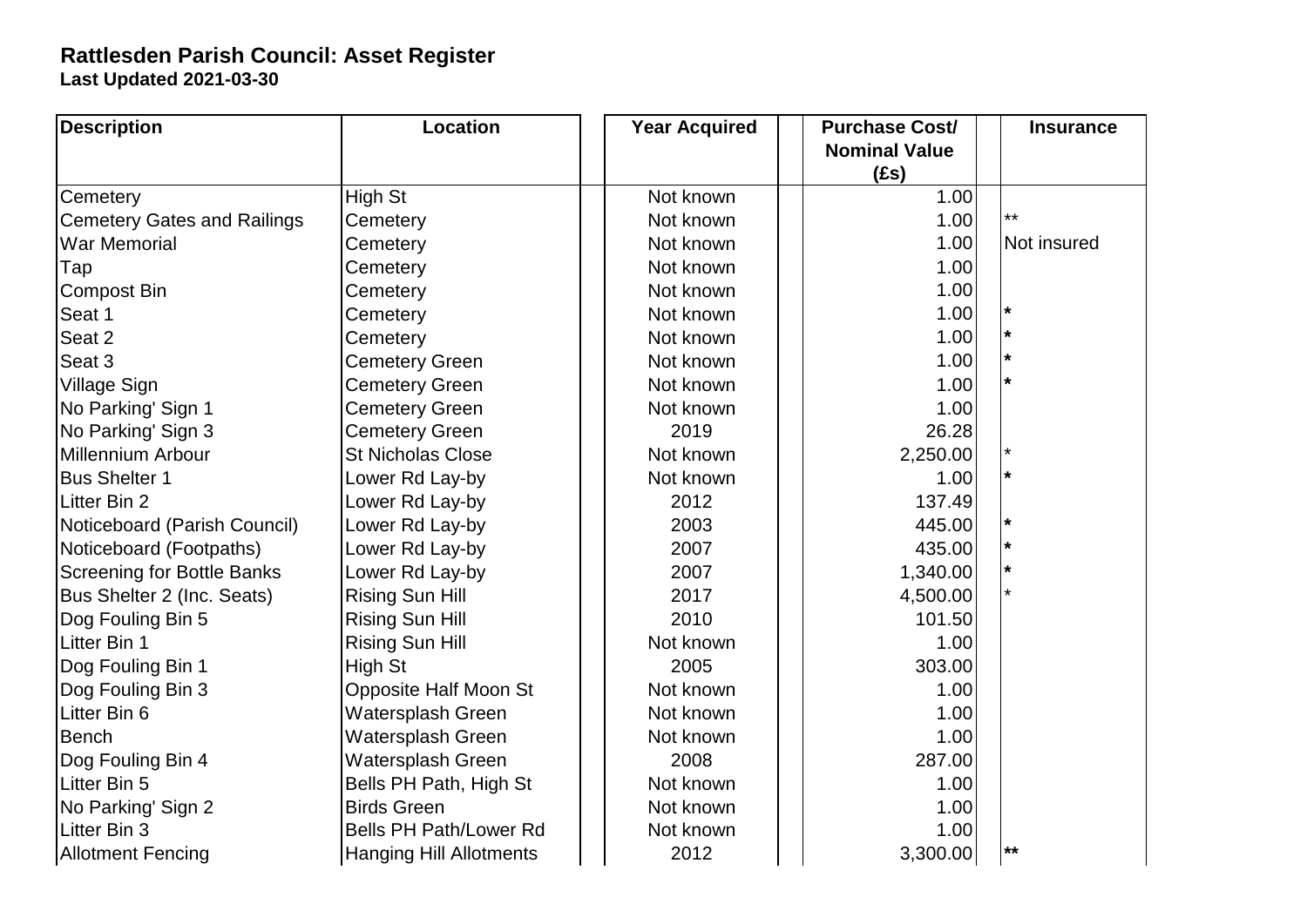| Dog Fouling Bin 6               | <b>Cemetery Green</b>      | 2012      | 92.95     |       |
|---------------------------------|----------------------------|-----------|-----------|-------|
| <b>Telephone Kiosk</b>          | Felsham Road               | 2015      | 1.00      |       |
| Dog Fouling Bin 7               | Poy Street Green           | 2014      | 108.80    |       |
| Sign (Church Path)              | Church Path (Lower Rd)     | 2016      | 239.21    |       |
| Grit Bin 1                      | Windyridge Rd Entrance     | Not known | 1.00      |       |
| Grit Bin 2                      | Rising Sun Hill/Felsham Rd | 2016      | 80.40     |       |
| Grit Bin 3                      | <b>Birds Green</b>         | 2016      | 80.40     |       |
| Grit Bin 4                      | Watersplash Green          | 2016      | 80.40     |       |
| Grit Bin 5                      | Woolpit Hill/Stowmarket Rd | 2016      | 80.40     |       |
| Grit Bin 6                      | Poy Street Green Junction  | 2017      | 71.73     |       |
| Grit Bin 7                      | <b>Brettenham Road</b>     | 2017      | 71.73     |       |
| Grit Bin 8                      | <b>Stowmarket Road</b>     | 2017      | 71.73     |       |
| <b>External Hard Drive (1)</b>  | <b>Clerk's Home</b>        | 2017      | 52.01     |       |
| External Hard Drive (2)         | <b>Chairman's Home</b>     | 2017      | 52.01     |       |
| <b>Cemetery Extension</b>       | Cemetery                   | 2016      | 16,422.59 |       |
| Defibrillator                   | <b>Village Hall</b>        | 2017      | 2,538.00  | $***$ |
| Dog Fouling Bin 8 (Inc. Fixing) | <b>Top Road</b>            | 2017      | 140.69    |       |
| HP Laptop + Case + Mouse        | <b>Clerk's Home</b>        | 2017      | 272.48    |       |
| MS Office 2010 (For Laptop)     | <b>Clerk's Home</b>        | 2017      | 37.00     |       |
| WinZip 21.5 Pro (For Laptop)    | Clerk's Home               | 2017      | 43.40     |       |
| Dog Fouling Bin 2               | Playing Field, Birds Green | 2019      | 145.52    |       |
| <b>Cemetery Sign</b>            | Cemetery                   | 2019      | 541.93    |       |
| Kerbing                         | <b>Birds Green</b>         | 2019      | 620.00    |       |
| Litter Bin 4                    | Playing Field, Birds Green | 2019      | 87.90     |       |
| Dog Fouling Bin 9               | Playing Field, Birds Green | 2019      | 125.52    |       |
| <b>Memorial Plaque</b>          | Cemetery                   | 2019      | 523.87    |       |
| Kerbing                         | <b>Cemetery Green</b>      | 2020      | 4,082.00  |       |
| <b>Common Land</b>              |                            |           |           |       |
| CL79                            | <b>Cemetery Green</b>      | Not known | 1.00      |       |
| <b>CL80</b>                     | <b>Birds Green</b>         | Not known | 1.00      |       |
| <b>CL81</b>                     | Lay-by - Lower Rd          | Not known | 1.00      |       |
| <b>CL82</b>                     | Land - Buxhall Rd/Poy St   | Not known | 1.00      |       |
| CL83                            | Land - Baby Lane           | Not known | 1.00      |       |
| CL86                            | Watersplash Green          | Not known | 1.00      |       |